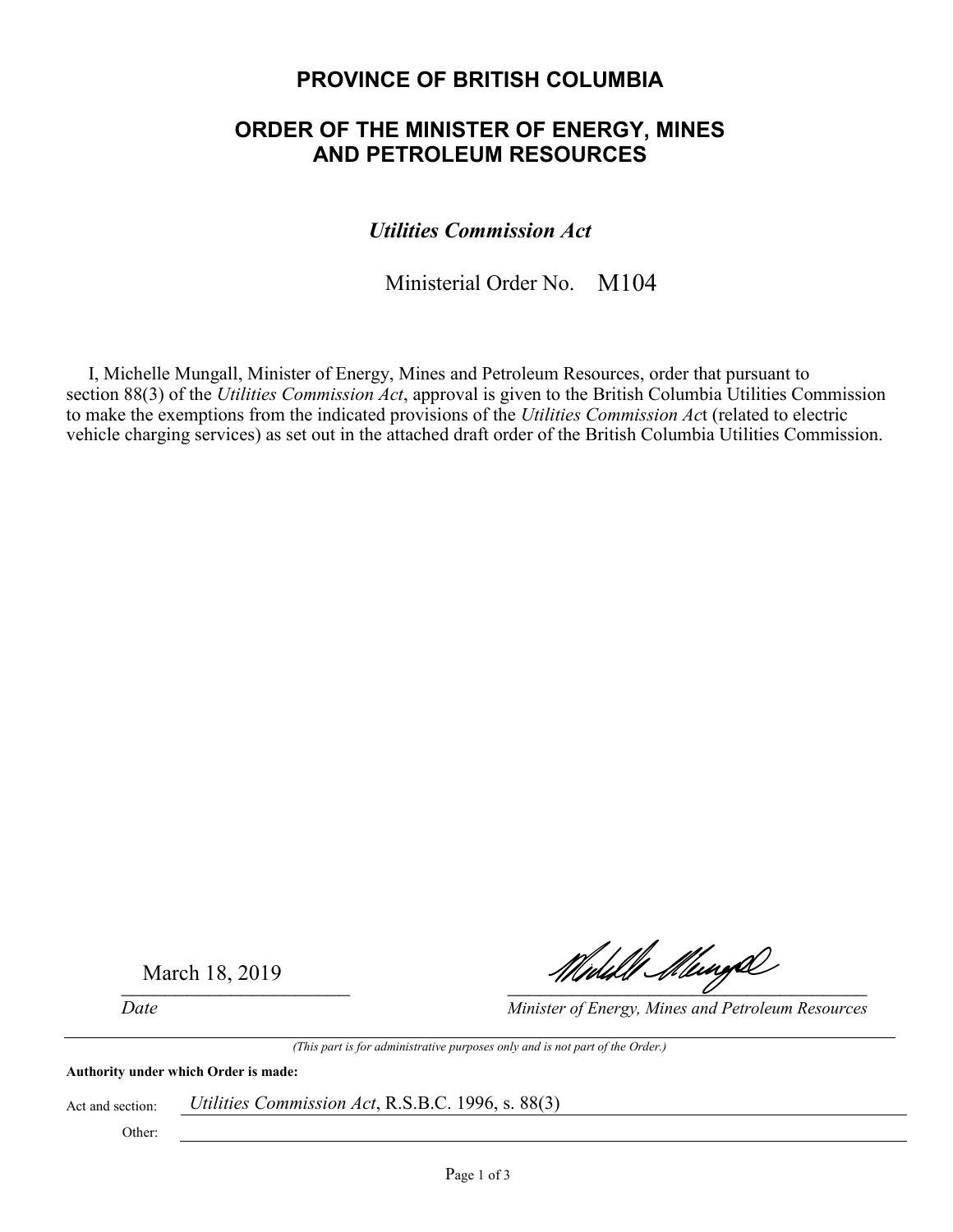



Suite 410, 900 Howe Street Vancouver, BC Canada V6Z 2N3 **bcuc.com** 

**P:** 604.660.4700 **TF:** 1.800.663.1385 **F:** 604.660.1102

### **ORDER NUMBER**

**G-xx-xx** 

## IN THE MATTER OF the Utilities Commission Act, RSBC 1996, Chapter 473

and

British Columbia Utilities Commission An Inquiry into the Regulation of Electric Vehicle Charging Service

> **BEFORE:**  ], Commissioner

on [ ], 20XX

 $\overline{1}$ 

### **DRAFT ORDER**

#### **WHEREAS:**

- A. By Order G-10-18 dated January 12, 2018, the British Columbia Utilities Commission (BCUC) established an inquiry (Inquiry) into the regulation of electric vehicle (EV) charging service pursuant to section 82 of the Utilities Commission Act (UCA);
- B. By Orders G-19-18, G-67-18 and G-96-18, the BCUC established the Regulatory Timetable for the Inquiry. Appendix B to Order G-19-18 provides the preliminary scope of the Inquiry;
- C. By Order G-119-18 dated July 4, 2018, the BCUC determined that a phased approach is appropriate for the Inquiry;
- D. On November 26, 2018, the BCUC issued the Phase 1 Report for the Inquiry. In the Phase 1 Report, among other matters, the Panel finds that the public EV charging market, including landlords and strata corporations, does not exhibit monopoly characteristics. The Panel finds that regulation is not required of persons who are not otherwise public utilities, as well as landlords and strata corporations, who provide EV charging services for compensation;
- E. In the Phase 1 Report, among other matters, the Panel recommends that the Minister of Energy, Mines and Petroleum Resources issue an exemption, with respect to EV charging services, from Part 3 of the UCA with the exception of sections 25 and 38, with respect to safety only, for the EV charging service providers that are not otherwise a public utility under the UCA. The Panel also recommends that a landlord or strata corporation that is otherwise a public utility, be granted an exemption, on the same terms and conditions, pertaining to owning and/or operating an EV charging service;
- F. Section 88(1) of the UCA provides that in making an order, rule or regulation, the BCUC may make it apply to all cases, or to a particular case or class of cases, or to a particular person. Section 88(3) of the UCA provides that the BCUC may, on conditions it considers advisable, with the advance approval of the minister responsible for the administration of the Hydro and Power Authority Act, exempt a person, equipment or